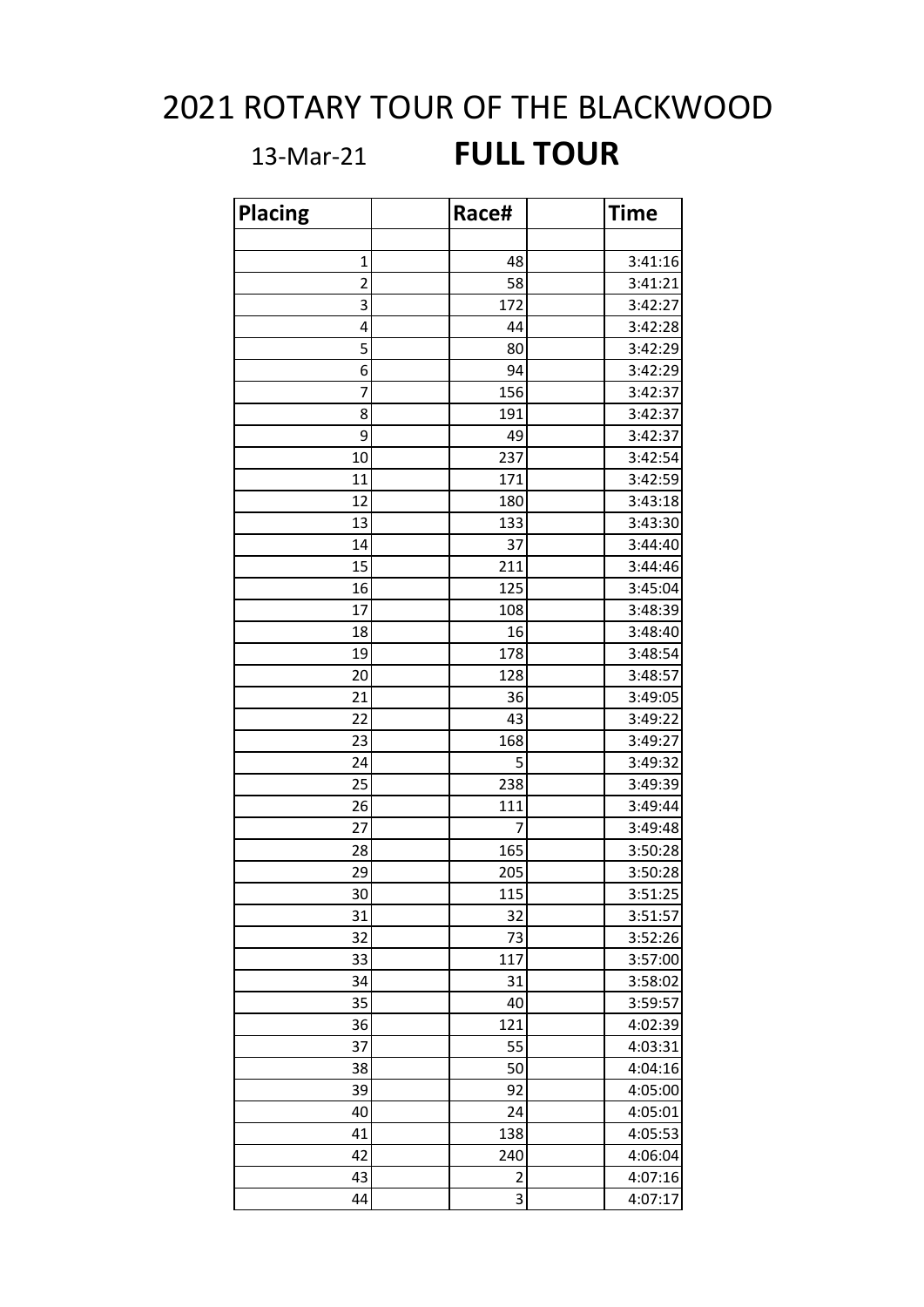| 45 | 65  | 4:08:30 |
|----|-----|---------|
| 46 | 174 | 4:08:30 |
| 47 | 225 | 4:08:32 |
| 48 | 4   | 4:08:41 |
| 49 | 15  | 4:08:44 |
| 50 | 52  | 4:08:54 |
| 51 | 11  | 4:08:54 |
| 52 | 170 | 4:08:55 |
| 53 | 203 | 4:08:56 |
| 54 | 202 | 4:09:00 |
| 55 | 85  | 4:10:23 |
| 56 | 42  | 4:10:48 |
| 57 | 154 | 4:11:30 |
| 58 | 143 | 4:11:54 |
| 59 | 308 | 4:13:32 |
| 60 | 123 | 4:18:58 |
| 61 | 64  | 4:19:11 |
| 62 | 100 | 4:19:29 |
| 63 | 47  | 4:20:20 |
| 64 | 72  | 4:20:24 |
| 65 | 233 | 4:20:24 |
| 66 | 114 | 4:20:25 |
| 67 | 8   | 4:21:54 |
| 68 | 124 | 4:27:55 |
| 69 | 146 | 4:28:56 |
| 70 | 77  | 4:29:30 |
| 71 | 235 | 4:29:38 |
| 72 | 105 | 4:30:08 |
| 73 | 106 | 4:30:08 |
| 74 | 234 | 4:30:08 |
| 75 | 173 | 4:30:32 |
| 76 | 179 | 4:30:49 |
| 77 | 153 | 4:32:03 |
| 78 | 62  | 4:32:07 |
| 79 | 23  | 4:32:08 |
| 80 | 150 | 4:32:41 |
| 81 | 199 | 4:34:06 |
| 82 | 14  | 4:34:43 |
| 83 | 192 | 4:34:44 |
| 84 | 74  | 4:35:08 |
| 85 | 226 | 4:35:43 |
| 86 | 139 | 4:35:45 |
| 87 | 208 | 4:35:45 |
| 88 | 71  | 4:35:45 |
| 89 | 70  | 4:36:24 |
| 90 | 6   | 4:38:17 |
| 91 | 157 | 4:38:18 |
| 92 | 25  | 4:38:19 |
| 93 | 130 | 4:39:02 |
| 94 | 185 | 4:41:01 |
| 95 | 210 | 4:42:27 |
| 96 | 204 | 4:44:07 |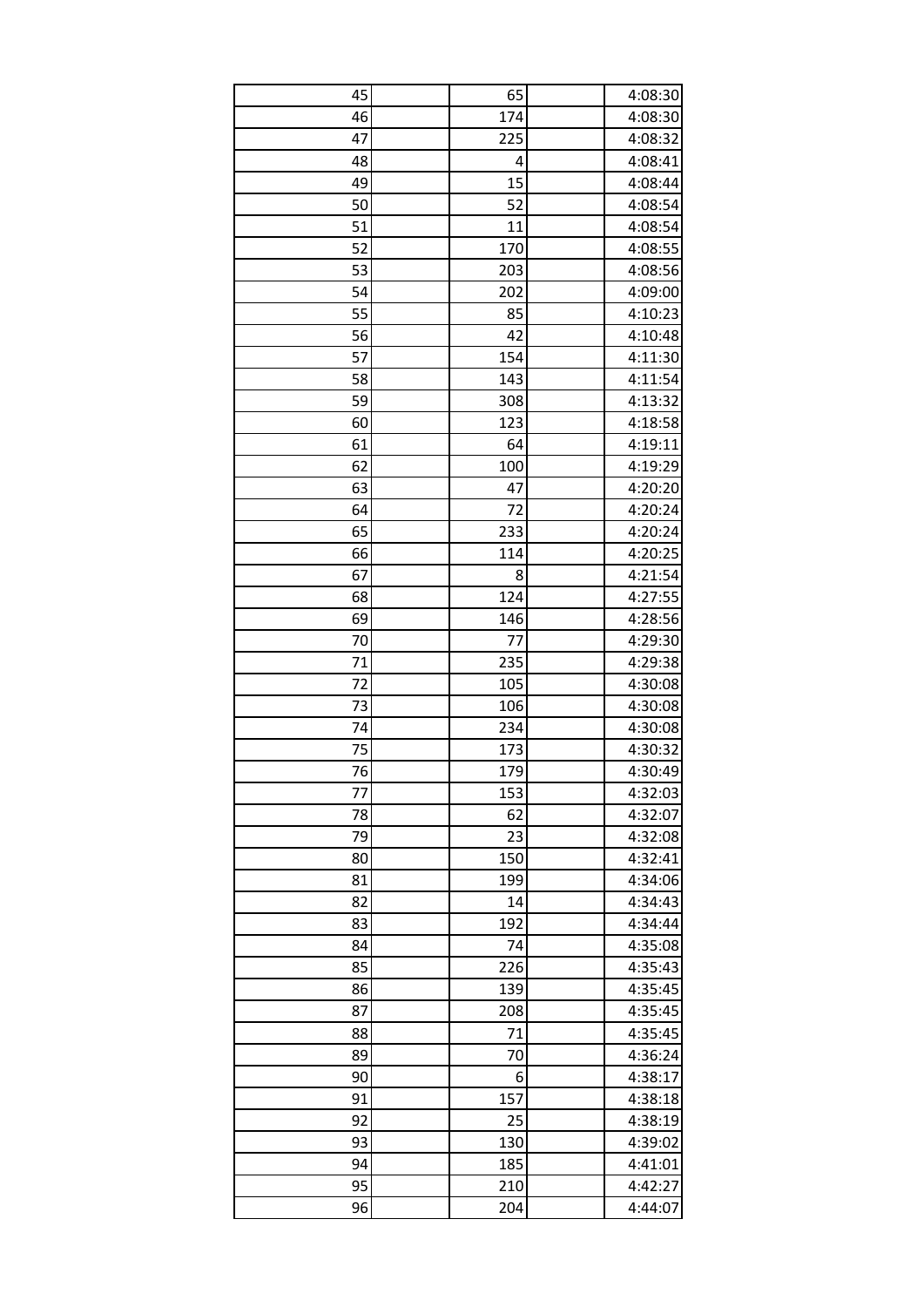| 97  | 231 | 4:48:41 |
|-----|-----|---------|
| 98  | 228 | 4:51:10 |
| 99  | 161 | 4:51:11 |
| 100 | 230 | 4:51:27 |
| 101 | 229 | 4:51:28 |
| 102 | 122 | 4:51:57 |
| 103 | 81  | 4:54:26 |
| 104 | 147 | 4:55:38 |
| 105 | 78  | 4:57:48 |
| 106 | 27  | 4:57:53 |
| 107 | 19  | 4:57:54 |
| 108 | 75  | 5:00:05 |
| 109 | 220 | 5:00:21 |
| 110 | 207 | 5:02:21 |
| 111 | 28  | 5:02:21 |
| 112 | 46  | 5:04:23 |
| 113 | 209 | 5:05:52 |
| 114 | 1   | 5:08:12 |
| 115 | 241 | 5:09:48 |
| 116 | 242 | 5:09:49 |
| 117 | 243 | 5:09:49 |
| 118 | 232 | 5:11:22 |
| 119 | 201 | 5:11:23 |
| 120 | 35  | 5:11:23 |
| 121 | 223 | 5:11:24 |
| 122 | 60  | 5:13:44 |
| 123 | 45  | 5:15:04 |
| 124 | 101 | 5:15:05 |
| 125 | 82  | 5:15:05 |
| 126 | 142 | 5:16:30 |
| 127 | 91  | 5:17:13 |
| 128 | 140 | 5:17:15 |
| 129 | 76  | 5:17:16 |
| 130 | 112 | 5:18:39 |
| 131 | 236 | 5:22:15 |
| 132 | 39  | 5:23:33 |
| 133 | 188 | 5:23:36 |
| 134 | 13  | 5:23:36 |
| 135 | 99  | 5:23:40 |
| 136 | 84  | 5:28:44 |
| 137 | 155 | 5:28:44 |
| 138 | 86  | 5:29:06 |
| 139 | 20  | 5:29:27 |
| 140 | 175 | 5:29:48 |
| 141 | 53  | 5:31:13 |
| 142 | 144 | 5:31:32 |
| 143 | 18  | 5:32:15 |
| 144 | 97  | 5:32:22 |
| 145 | 169 | 5:33:31 |
| 146 | 33  | 5:33:47 |
| 147 | 162 | 5:35:49 |
| 148 | 197 | 5:38:01 |